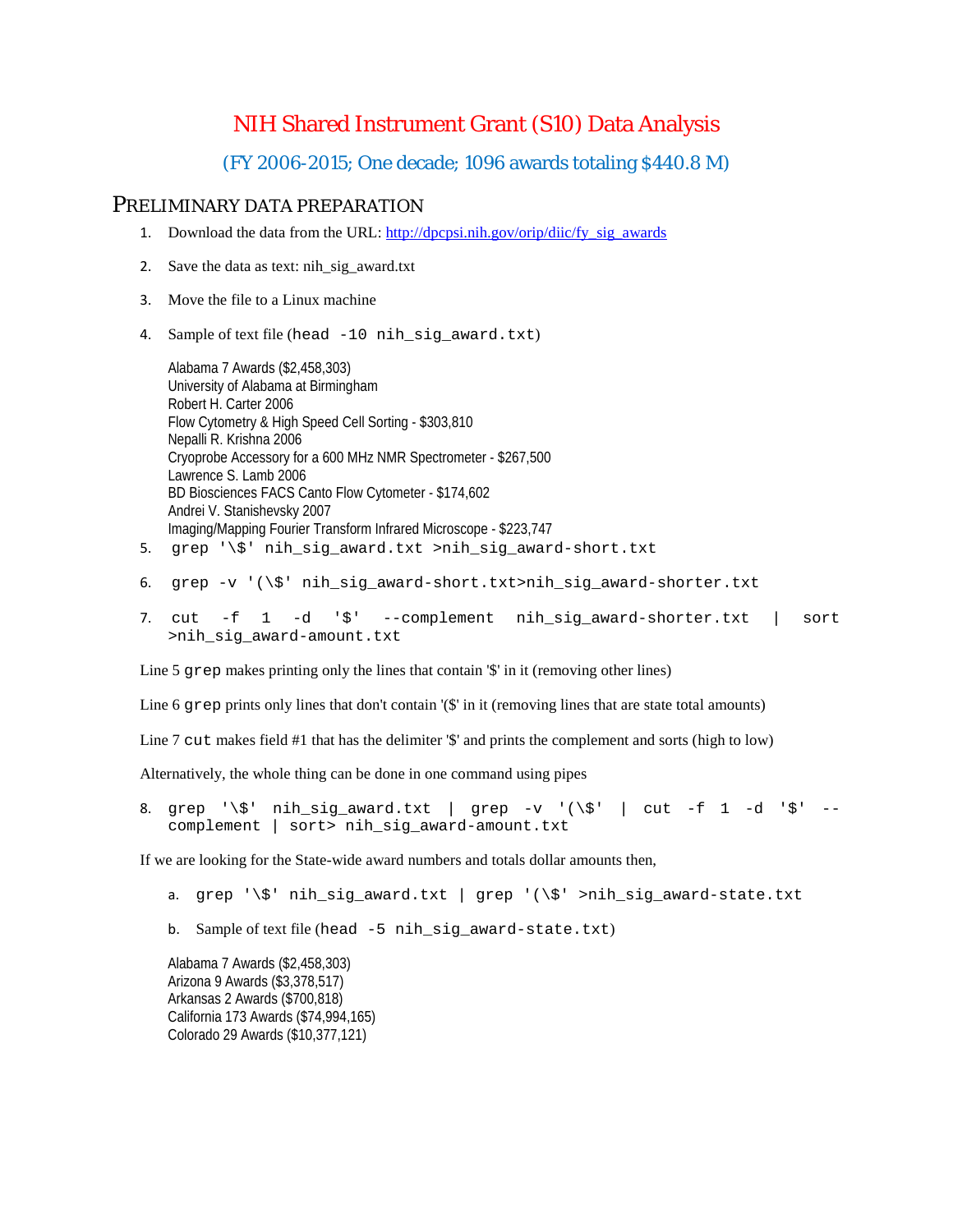## ANALYSIS FOR MID-PRICE RANGE INSTRUMENT FUNDING (FY 2006-15)

Now that we have the decade long data for all S10 grants, using Microsoft Excel I sorted them from highest (\$600,000) to the lowest (\$91,094) and binned them into six ranges (\$600-501k, \$500-401k, \$400-301k, \$300- 201k, \$200-101k, \$100-91k). This data was then plotted and the plot is shown below:



From this graph it is very clear that lion's share of the grants (74%) funded equipment costing >\$301k and majority (55%) of the grants funded equipment costing >\$401k. Only 11% of the grants funded equipment costing below \$200k.